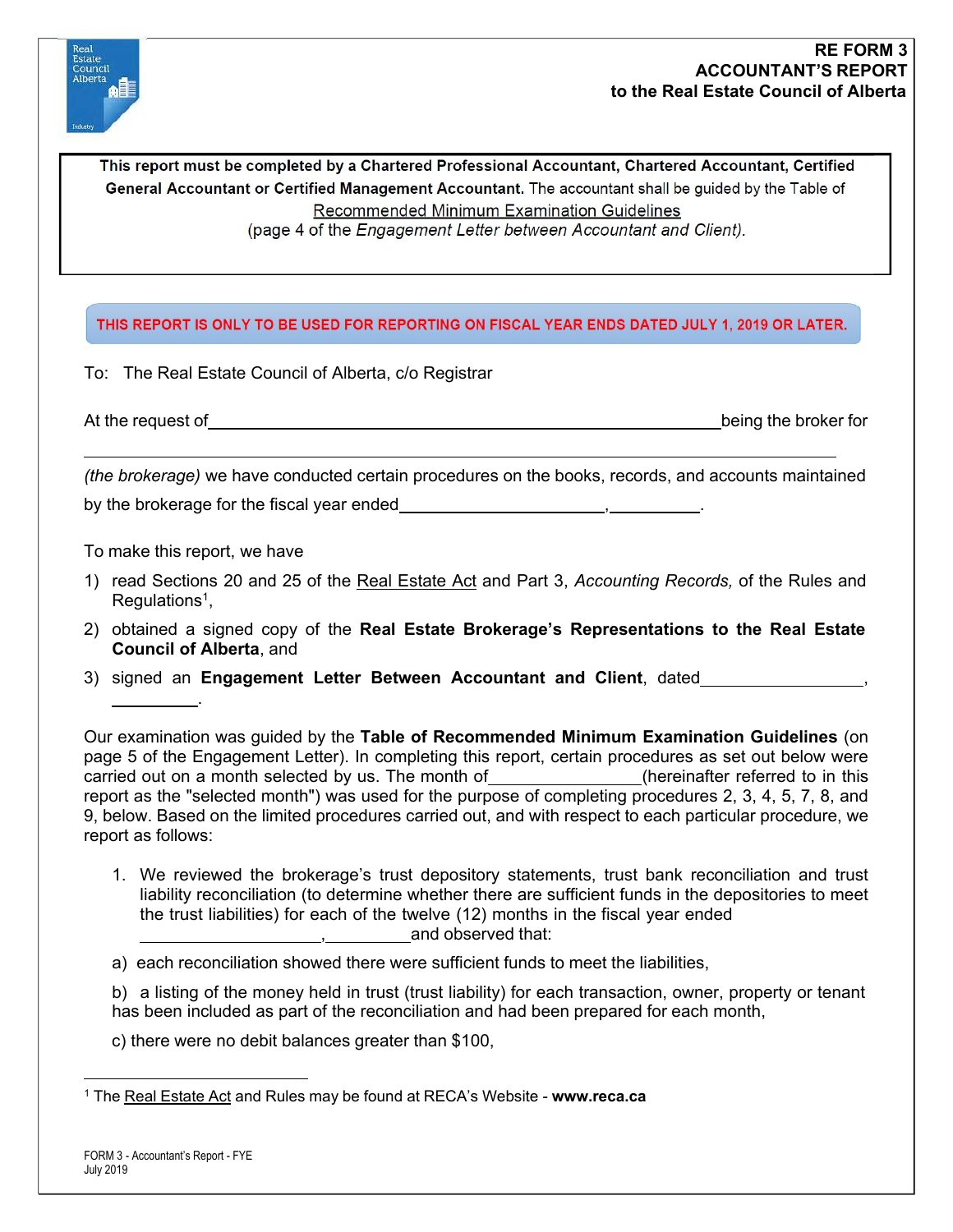d) there were no overdrafts,

e) there were no unreconciled differences, and

f) each trust bank reconciliation and trust liability reconciliation was dated within 30 days of the month being reconciled and bore the signature of the broker,

## *with the following exceptions:*

2. For the selected month, we reviewed *(number of)* Buy/Sell trades2 in real estate. We determined that they were entered in the brokerage's trust ledger accounts and supporting records. We report that for each transaction there was a separate trust ledger account, which along with the supporting records, indicated:

- a) The nature of the trade,
- b) a description clearly identifying the real estate involved,
- c) the true consideration for the trade (in the case of lease or rental, expressed on an annual, monthly or other basis),
- d) the names of the parties to the trade,
- e) the amount of the deposit or other funds received and a record of the disbursement of them, and
- f) the amount of the brokerage's commission or other remuneration and the name of the party paying it, *with the following exceptions:*

<sup>2</sup> TRADE includes a disposition, acquisition of or transaction in real estate by sale, purchase, agreement for sale, exchange, option, lease, rental or otherwise.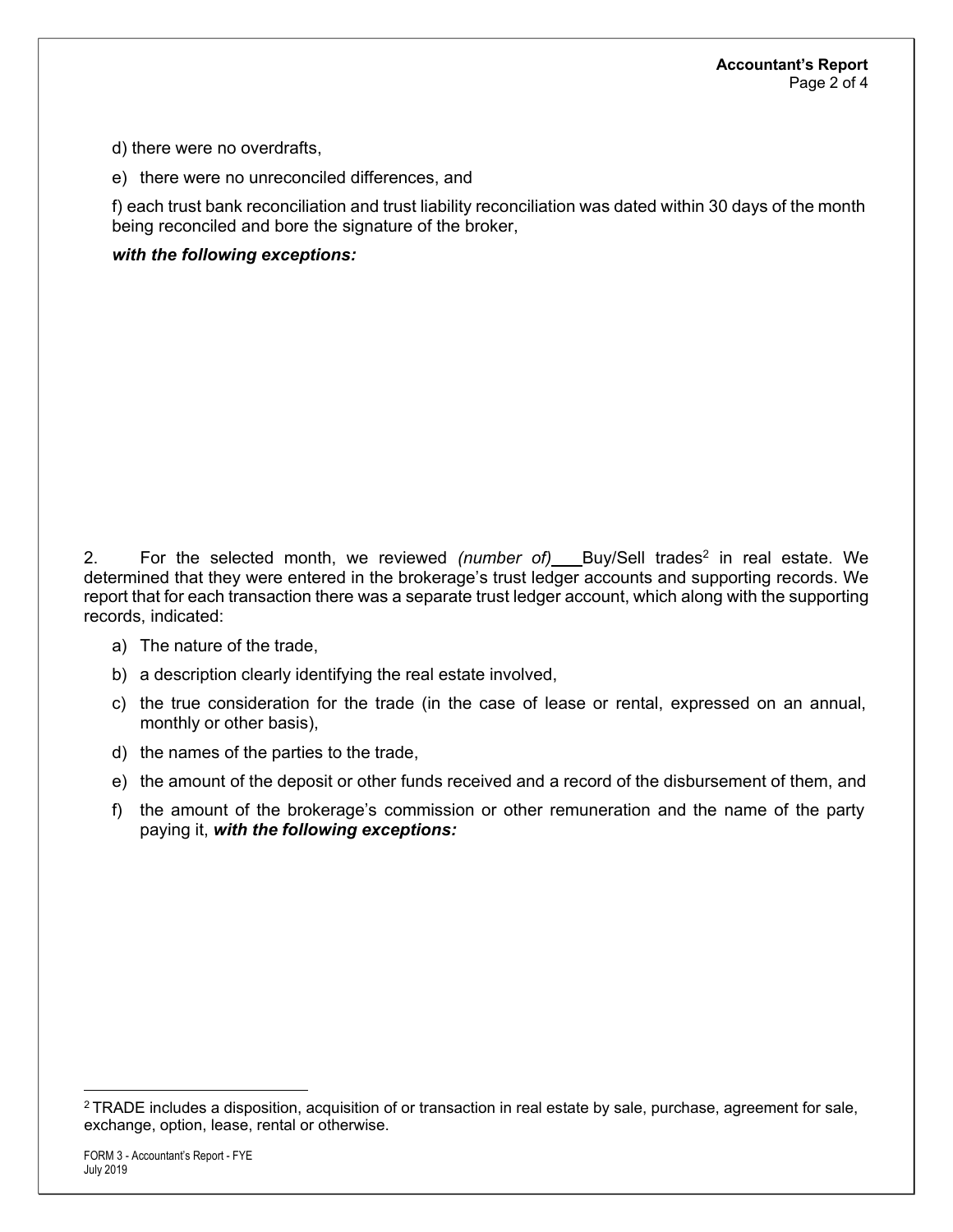3. For the selected month, we reviewed *(number of)* Property Management trades<sup>2</sup> in real estate. We determined that they were entered in the brokerage's trust ledger accounts and supporting records. We report that each trust ledger account, with supporting records, indicated:

- a) a description clearly identifying the rental or condominium property involved,
- b) the amount of the rent, security deposit, condominium fee or other funds to be received was consistent with a signed lease agreement or other document,
- c) the names of the parties to the trade,
- d) the amount of the rent or other funds received and a record of the disbursement of them, and
- *e)* the amount of the brokerage's management fee or other remuneration. the name of the party paying the fee or other remuneration and it was consistent with the signed management or other agreement, *with the following exceptions:*
- 4. We verified the information contained in the trust bank reconciliation as at the end of the selected month and found the information contained in the reconciliation to be correct, *with the following exceptions:*
- 5. We verified the information contained in the trust liability reconciliation (to determine whether there are sufficient funds in the depositories to meet the trust liabilities) as at the end of the selected month and found the information contained in that reconciliation to be correct, *with the following exceptions:*
- 6. We determined from the banking records with depositories as at , *(fiscal year end date),* the amount of \$ on deposit in all trust accounts disclosed in the **Real Estate Brokerage's Representations to the Real Estate Council of Alberta.** We agreed the amounts with the balances recorded in the brokerage's bank reconciliation, and reviewed the reconciling items to arrive at a brokerage's reconciled bank balance of \$
- 7. For the selected month,we traced *(number)\_\_\_\_\_\_*deposits from the trust ledger to the bank deposit books, bank statements and supporting records, and found trust funds were deposited within (3) banking days after the date of receipt or acceptance of the offer to purchase or within any further period agreed to in writing by the parties to the trade, all trust money received in relation to the Residential Tenancies Act or Condominium Property Act were deposited within two (2) or three (3) banking days respectively after the date of receipt: *with the following exceptions:*